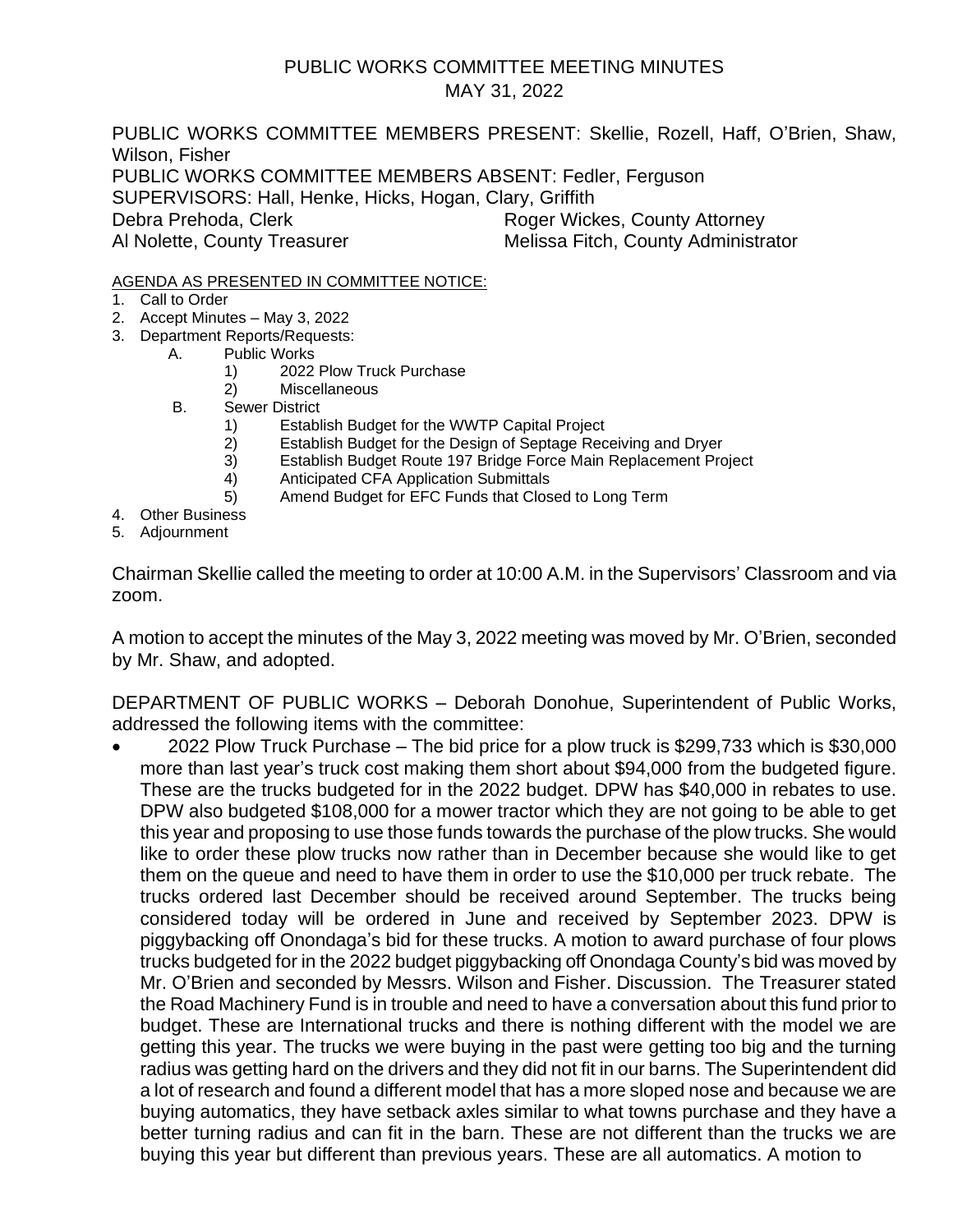award purchase of four plows trucks budgeted for in the 2022 budget piggybacking off Onondaga County's bid was moved by Mr. O'Brien, seconded by Messrs. Wilson and Fisher, and approved.

- Results from last auction, handout attached.
- Auction Items list attached. Had to retire the bucket truck. It is used by Alternative Sentencing and the towns not so much used by DPW and to give the committee an idea of the cost, the DPW Superintendent found a used 2016 bucket truck for \$86,000. A motion to approve items going to auction was moved by Mr. Wilson, seconded by Mr. O'Brien and adopted.
- Pothole Funding A motion to amend budget to recognize pothole funding in the amount of \$442,906 and forward to the Finance Committee for consideration was moved by Mr. O'Brien, seconded by Mr. Shaw, and adopted.
- Mowing Rate DPW has mowing contracts throughout the County but have been losing towns quickly because of the cost of mowing. The mowing rates have not been adjusted in years, last update in 2017. The Treasurer stated the amount put aside to settle the union contract was a little more than needed so there is some extra funding that could go toward increasing the mowing rate. The mowing contracts for 2022 could be amended to reflect a new rate. The Superintendent will get some figures together for the Finance Committee. A motion to move mowing contract rate discussion to the Finance Committee for consideration was moved by Mr. O'Brien, seconded by Mr. Fisher and adopted.
- Status of Paving Salem and Kingsbury are done. Milled up in Granville and will pave and then doing 16 and 12 next. Kind of set back because the General Municipal permit for culverts ran out. It was a ten-year contract that just previously renewed but the new process has many pages and takes 45 days. Working with Soil and Water because they have a General Municipal permit. Doing a culvert on 61 tomorrow that they had planned to do in April.

SEWER DISTRICT: Jason Denno, Executive Director, Sewer District, addressed the following items:

- Establish Budget for the WWTP Capital Plan Waste Water Budget will be established based on SRF cost exhibit and change orders to date. They should be able to disburse the SRF funding on June 16<sup>th</sup>. Possibly need funds from the borrowing approved last month because they have received invoices for processing from Wendall and Schultz Construction. d. The approximate total of the contract is \$14,791,294.50, handout attached. To date have completed about 10% of the total project cost. The overall project costs between phase 1 and 2 is \$25M and what they currently have for budget funding is \$14,239,282 and that is subtracting out the co-funding and different grant programs. To date there have been two change orders: aeration basin valves \$106,128 ineligible under the energy performance contract but was able to place in the concrete contract and Schultz contract for shoring redesign due to hitting ledge \$68,386. Requesting to establish budget based on change orders, cost of exhibit c and the handout for a total of \$14,791,294.50. A motion to approve establishing budget for the WWTP Capital Plan was moved by Mr. Fisher, seconded by Mr. O'Brien, and adopted
- Establish Budget for the Design of Septage Receiving and Dryer Septic is not included and not in the contract but made it through design and Wendell still needs to be paid, \$227,319 and at 30% design. Removed due to cost and regulatory costs. He would like to revisit this, investigating and need to look at post construction costs. A motion to establish budget for the design of septage receiving and dryer was moved by Mr. O'Brien, seconded by Mr. Fisher, and adopted.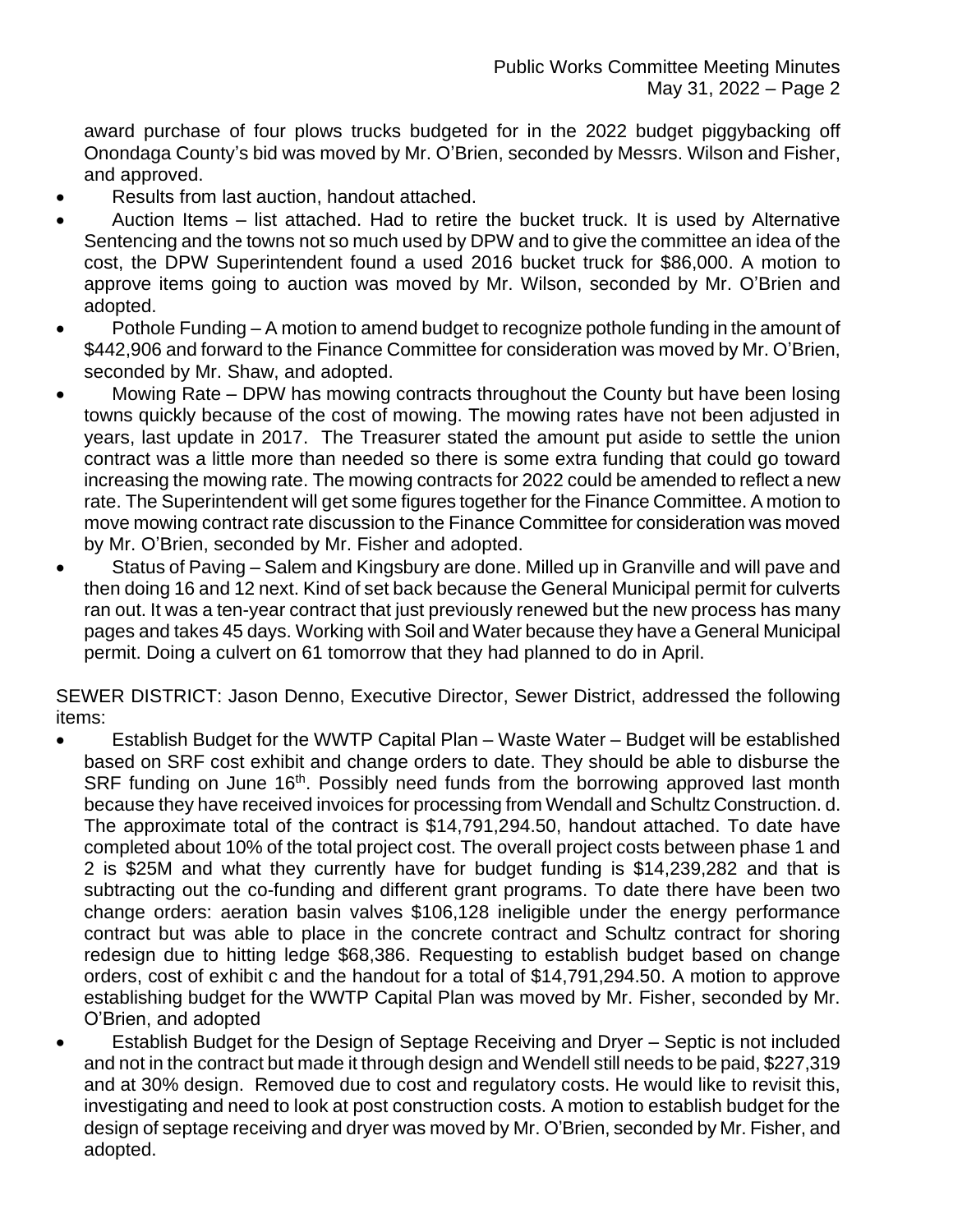- Establish Budget Route 197 Bridge Force Main Replacement Project The project started in January with the failure of the three-inch force main. There was failure and concerns with how to prevent failure again. Looking at estimates to determine budget. Plans to use different material, tapping into electrical at canal for power needed for heat tracing, and instrument adjustments at pump and estimating a high budget amount of \$440,000 with \$70,000 for upgrades at Bridge Street pump station. After the specs are complete and reviewed then send out to heavy civil contractors for a price. In 2018 invested \$135,000 in that line but no heat tracing. No frost protection. This will still be a three-inch line. Funding for this project will come from the capital reserve fund which has a current balance of \$1.179M. A motion to establish budget for Route 197 bridge force main replacement project and forward to the Finance Committee was moved by Mr. O'Brien, seconded by Mr. Wilson and adopted.
- Anticipated CFA Application Submittals Looking at three opportunities: storm water sewer separation project – Leclaire/Labarge/Notre Dame Streets, HF, development of capital improvement plan for Sewer District – a road map for the district going forward and sanitary sewer replacement in SD#1 – I & I items - \$1M for slip line replacement. Working with the Adirondack Regional Planning Board on applications for submissions.
- Amend Budget for EFC Funds that Closed to Long Term Amend EFC funds budget that we closed already. After five years in the state revolving loan fund program turns over to long term financing. A motion to amend budget for EFC funds budgeted at short term and going long term increasing appropriation GB.8999.9710.613 \$218,330 and decrease appropriation GB.9730.601 \$105,000 and increase appropriated fund balance GB599 \$113,330 and forward to the Finance Committee was moved by Mr. O'Brien, seconded by Mr. Shaw, and adopted.

### OTHER BUSINESS: None.

The meeting adjourned at 11:05 A.M.

*Debra Prehoda, Clerk Washington County Board of Supervisors*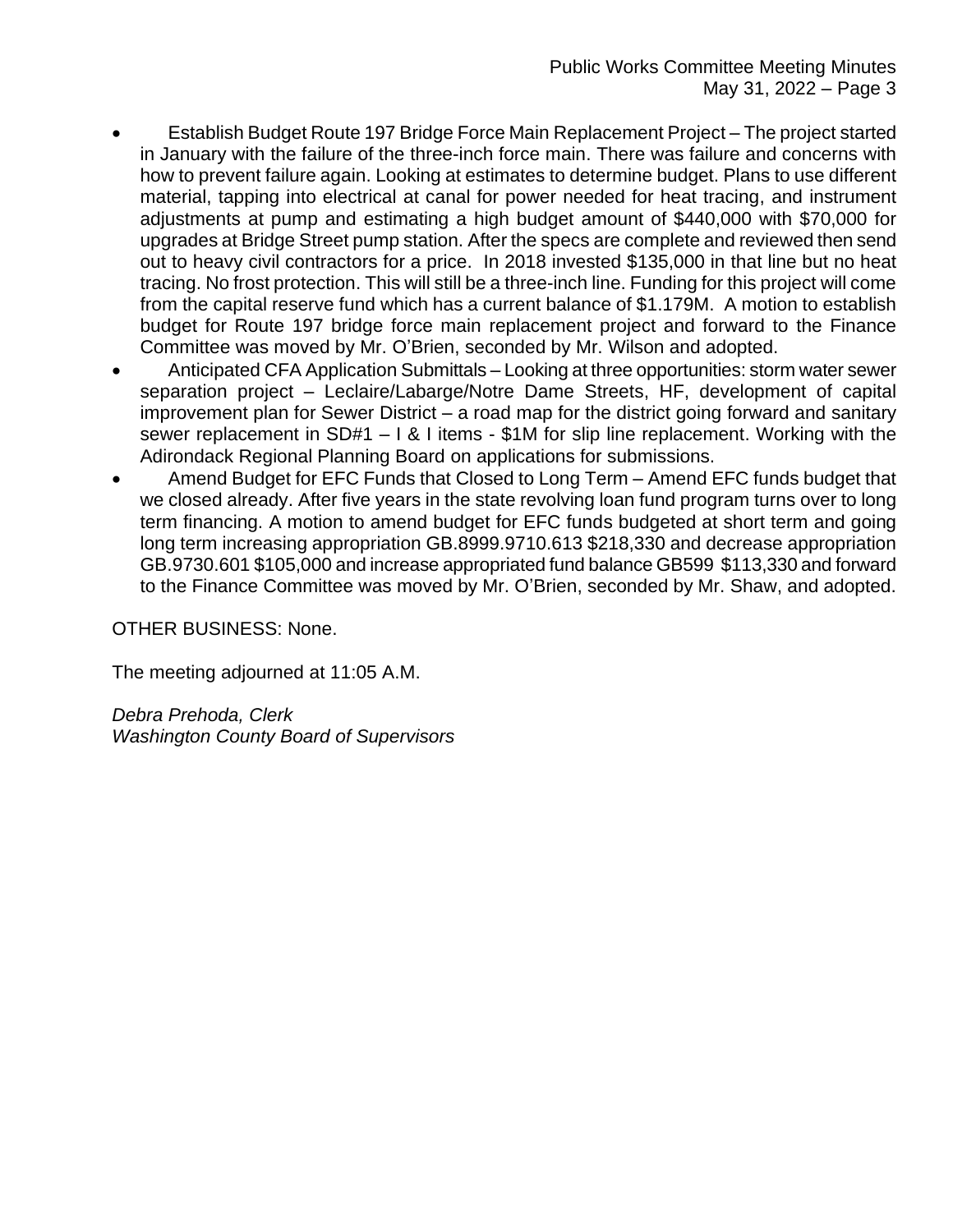# **Results from last auction:**

08759: Ford Focus, subframe rotted through near rack and pinion, undercarriage is rusted. (123,200) Was in Newco **\$1,800.00**

07753: Chevy Trail Blazer, time to be replaced (165,085) Was in Code **\$1,575.00**

08985: Ford Focus, rocker panels are rotted through, undercarriage very rusty. (47,343) Was in Public Health **\$2,775.00**

07983: Ford Focus, subframe rotted, undercarriage rusted, battery light comes on. (65,335) Was in Public Health **\$2,075.00**

09766: Ford Focus, rocker panels gone. (88,788) Carpool **\$2,125.00**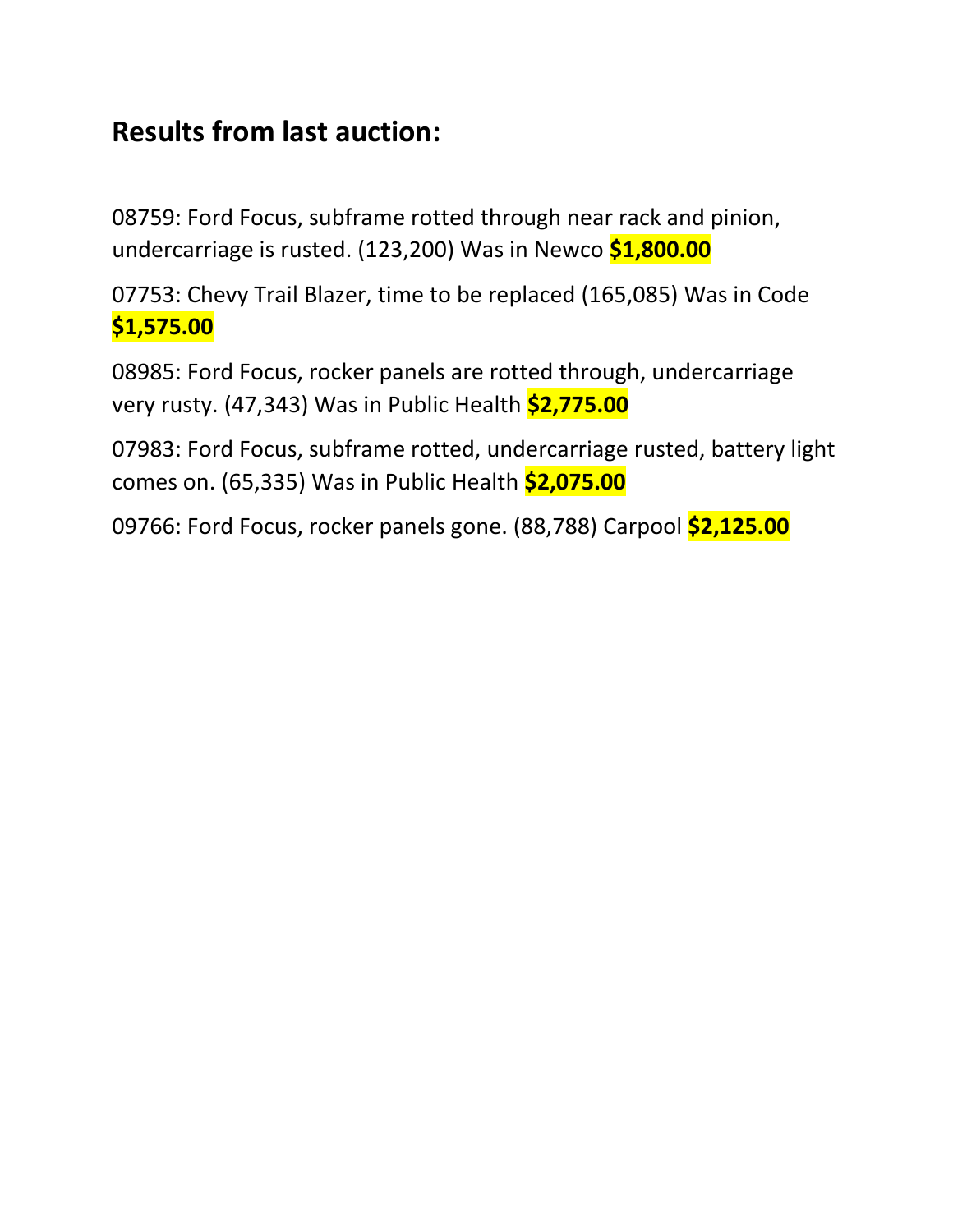# **Ready for auction, needs approval.**

09864: Ford F-250, lots of cab rust, box of truck is really bad. (68,021) Was in B&G

97859: Ford F-350 Bucket Truck. Cab in bad shape, has holes in it and won't pass NYSI. Bucket portion of vehicle is shot, too many problems to list. (84,341) Was in DPW.(84,341)

98776: Ford E-350 Ambulance, hard to get parts for, costing more than worth. Was in DPW (182,553)

07700: Ford Focus, body and underside in rough condition. Time to be taking out of service. Was in Newco (108,661)

97866: Ford E-350 Van, getting rough and able to replace it with a smaller cargo vehicle from Newco. Was in B&G (used for cardboard and garbage.) (103,531)

08850: Ford F-350 V10 motor. Body is very rough and vehicle is close to not being road worthy. Was in DPW. (230,231)